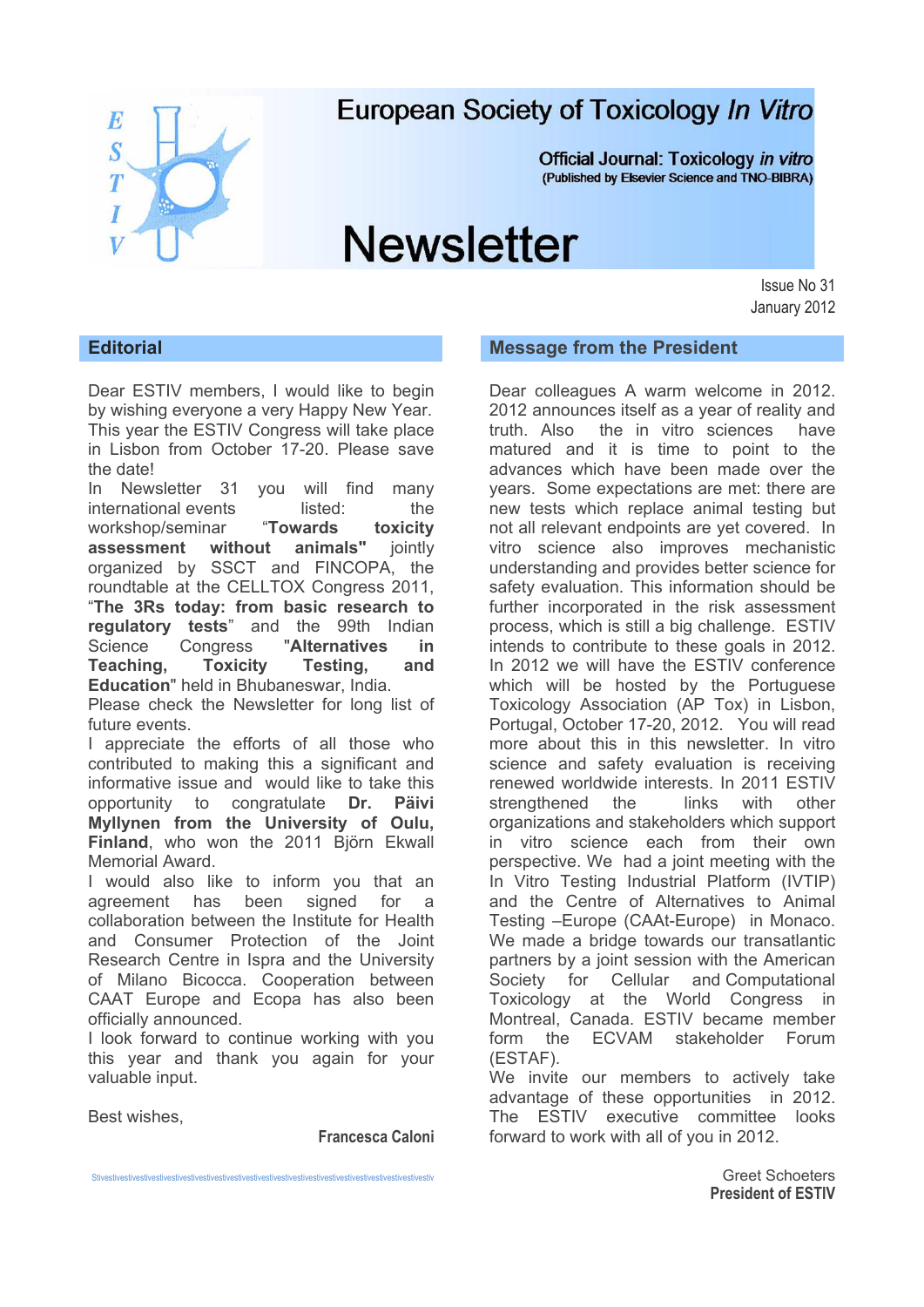#### **DIOXIN 2011**

From 21 to 25 August 2012 the  $31<sup>st</sup>$ International symposium on halogenated persistent organic pollutants(POPs) DIOXIN2011 – took place in Brussels.

The congress was attended by more than 900 participants and addressed persistent organic pollutants such as dioxins and PCBs but also newer emerging chemicals such as flame retardants and musks. Advances were presented on exposure assessments in the environment and in biological tissues, progress in chemical analytical techniques and bioassays, toxicology in vitro, in vivo and computational tools, population studies on environmental health relations .

Novel toxicology approaches using nonanimal studies contributed substantially to the field. This was highlighted by the ESTIV award which was given to excellent contributions form young investigators.

Anna Pereira-Fernandes from the University of Antwerp, Belgium received an award for her excellent presentation and work on "The Environmental Obesogen Hypothesis: A Mechanistic Evaluation of the Hypothesis and the Development of a Screening System for Obesogenic Substances" as well as Karine Audouze from the Department of Systems Biology of the Technical University of Denmark, Denmark for her poster presentation on "Computational Systems Biology to Explore Environmental Chemical Toxicity Hazards". We look forward to meet these scientists at ESTIV2012.

**The 28th workshop of SSCT and FINCOPA seminar: "Towards toxicity assessment without animals" 21-23September 2011, Tampere, Finland**

Stivestivestivestivestivestivestivestivestivestivestivestivestivestivestivestivestivestivestivestivestivestiv

The 28<sup>th</sup> Workshop of the Scandinavian Society for Cell Toxicology (SSCT) was jointly organised with the Seminar of the Finnish Consensus Platform for Alternatives (FINCOPA). The Finnish Graduate School of Toxicology also took part in the organisations. Dr Tuula Heinonen, the chairman of both societies, was the president of the meeting. The personnel of FICAM (the Finnish Centre for Alternative Methods, www.ficam.fi) were

responsible for the practical arrangements.

The meeting provided different stakeholders (academy, government, industry) with an excellent platform to share new knowledge and ideas among over 100 participants from 15 different countries. There were 23 invited speakers, 7 free oral, and 23 poster presentations. The abstract book contained 53 abstracts, and advanced technical solutions were presented by 12 companies in an interesting exhibition. The title of the meeting "Towards toxicity assessment without animals" reflects the background and scheme of the scientific programme well. The safety of chemicals to humans, and the risks to the environment have only been determined for a fraction of all the chemical substances currently in use. The pressure to perform toxicity assessment without animals comes from various stakeholders: European Commission's goal is to decrease the use of laboratory animals, regulatory guidelines such as Cosmetics directive prohibits the use of animals in assessing the safety of cosmetics or cosmetic ingredients, REACH is calling for non-animal tests to be performed whenever possible, and the industry requires test methods which are cheaper and more relevant than animal experiments. These issues were discussed in connection with the lectures in five oral sessions as well as in the Poster session:

1. Status of EU projects and new developments to replace animal experiments 2. Impact of the council adopted updated

Directive 86/609/EEC, 2010/63/EU

3. A new paradigm. Away from histopathology-based toxicity assessment

4. Optimal *in vitro* cellular model

5. Significance of biological barriers in toxicity risk assessment

6. Poster session: The abstracts are available at the home page of FICAM, and the Proceedings will be published in Toxicology in Vitro. The Björn Ekwall Award was given to an excellent young scientist Dr Päivi Myllynen (University of Oulu, Finland). The title of her lecture was "Placental transporters: models and mechanisms in toxicology". Two other prizes were also given at the meeting: the Gambro prize to Dr. Line Mathiesen (University of Copenhagen, Denmark) for the best oral presentation ("Placental transport of large molecules studied using human *ex vivo* placental perfusion"), and the best poster prize to Dr Dorothée Hallier-Vanuxeem (Artois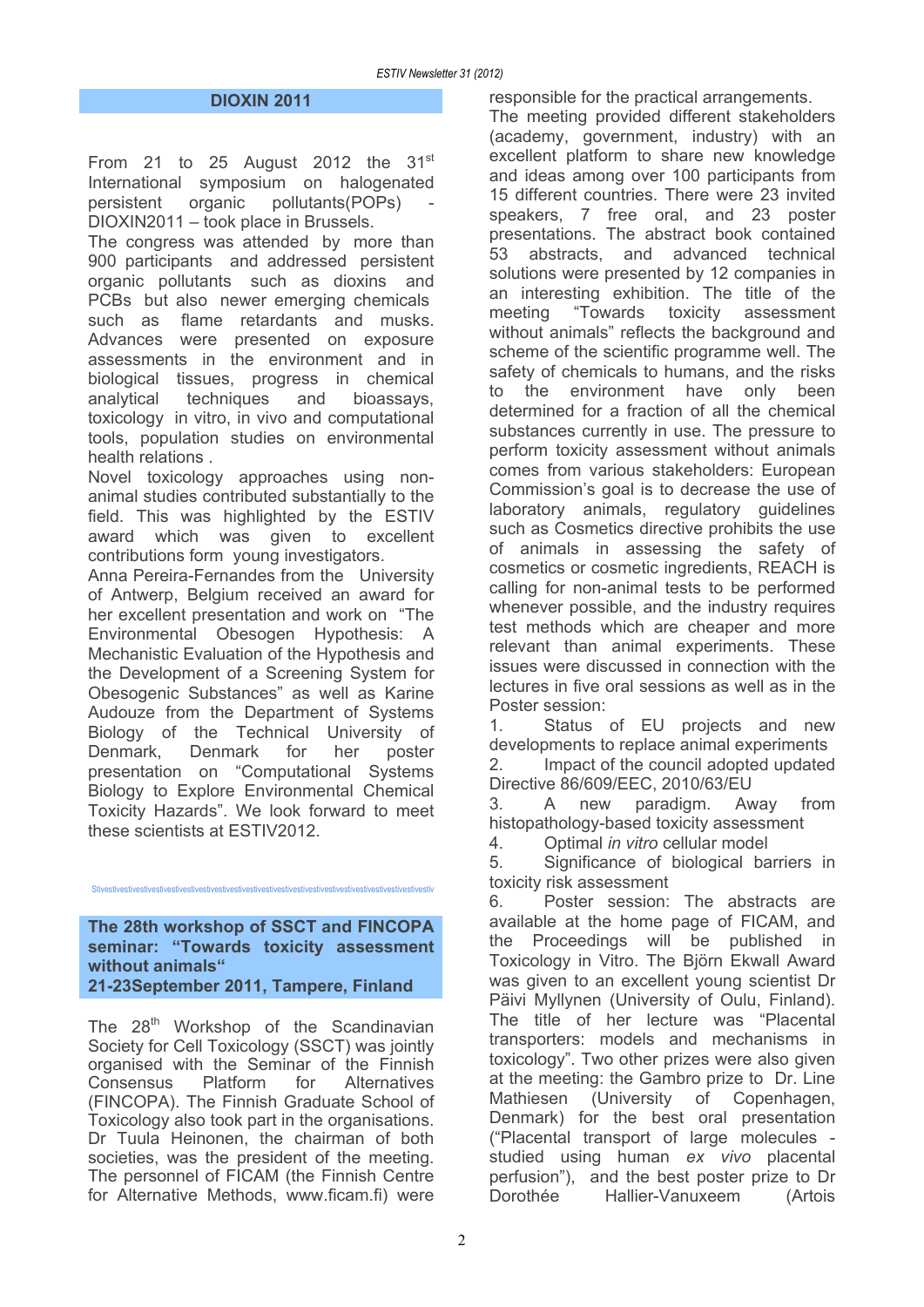University, France) whose title was "Ready-To-Use *in vitro* blood-brain barrier model adapted to repeated dose toxicological screening".

#### Stivestivestivestivestivestivestivestivestivestivestivestivestivestivestivestivestivestivestivestivestivestiv

#### **The Björn Ekwall Memorial Award**

The Björn Ekwall Memorial Award was established by the Scandinavian Society for Cell Toxicology (SSCT) to honour the memory of Dr. Björn Ekwall (1940-2000), an outstanding Swedish cell toxicologist and the founder of the SSCT.

The Björn Ekwall Memorial Foundation (BEMF), initiated by the SSCT in 2001, awards its annual prize to a scientist working actively in the field of *in vitro* toxicology and who contributes to the replacement/reduction of animal experiments, by the development of *in vitro* tests, or by validation and implementation of *in vitro* tests.

Ten years have passed since the founding of the BEMF, and 11 scientists from different countries have received the Björn Ekwall Memorial Award so far (Walum et al., The tenth anniversary of the Björn Ekwall

Memorial Foundation, ATLA 39, 389-402, 2011,

and the BEMF home page, under the address: www.bemf.eu).

The year 2011 Björn Ekwall Memorial Award was given to the excellent young scientist, Dr. Päivi



Myllynen, from the University of Oulu, Finland. Dr. Myllynen, graduated from Medical school 1999, and completed her Ph.D. in 2003.

She is now an associate professor at the Department of Pharmacology and Toxicology at the Institute of Biomedicine, University of Oulu. She built her scientific career with great determination and enthusiasm, starting her own research group of younger scientists and doctoral students.

Dr. Myllynen has significantly contributed to *in vitro* toxicology by evaluating placental transfer and metabolism of environmental contaminants and food-borne carcinogens in the human placental perfusion model. She has also taken part in the evaluation of the placental perfusion model as a test method for the detection of reproductive toxicity in the ReProTect project, an integrated project under the EU 6<sup>th</sup> Framework Programme. The title of the Björn Ekwall Memorial Lecture delivered by Dr. Myllynen at The 28<sup>th</sup> Workshop of SSCT and FINCOPA seminar, 21-23 September, 2011, Tampere, Finland, was: "Placental transporters: models and mechanisms in toxicology".

**Ada Kolman, PhD, Assoc. Professor**  President of the BEMF

Stivestivestivestivestivestivestivestivestivestivestivestivestivestivestivestivestivestivestivestivestivestiv

#### **EUROECOTOX: European Network for Alternative Testing Strategies in ecotoxicology**

In October 2011 more than 40 international experts with a background in research, industry or regulation met at the Helmholtz Centre for Environmental Research, Leipzig, Germany to discuss the perspectives of alternatives to animal experiments in environmental risk assessment. Although many regulations principally encourage the use of alternative approaches such as QSAR, read across or alternative test systems such as cells or embryos, their practical application is limited. Main reasons are not a principal unavailability of methods but the lack of international acceptance, i.e. by availability of appropriate OECD guidelines.

The outcome of the Expert Meeting will be published as a commentary paper where the potential areas for alternative approaches in environmental risk assessment, including present limitations as well as perspectives for further development and improvements are highlighted. The outcomes are based on the discussions held during eight breakout sessions, where acute and chronic toxicity in fish and birds, endocrine disruption in fish and amphibians, bioaccumulation in fish, non-<br>testing approaches, alternative testing testing approaches, alternative testing approaches and sublethal/alternative endpoints have been discussed under the aspects of limitations of methods and for regulatory acceptance, research needs and overall recommendations.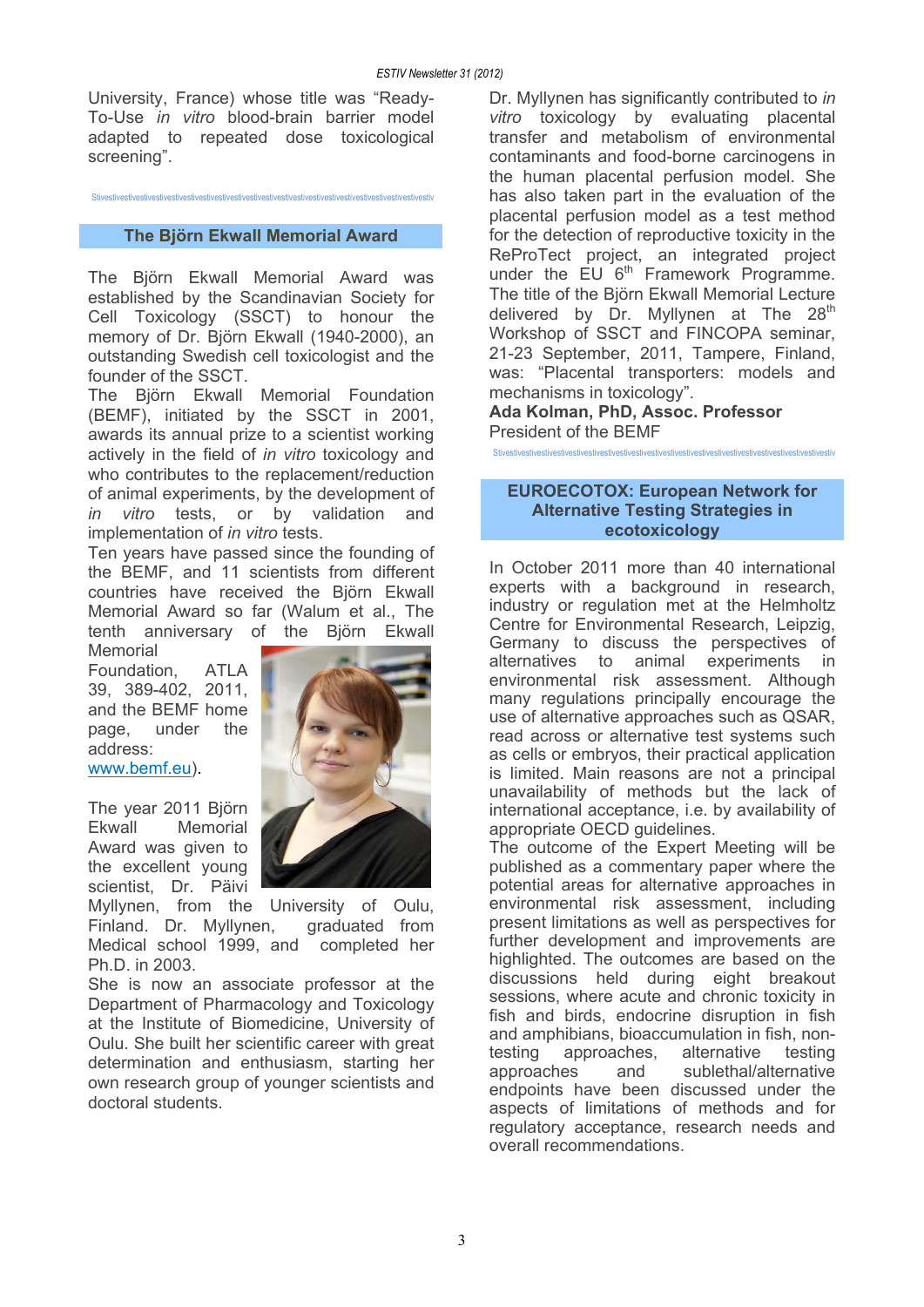

*Contact details: www.euroecotox.eu; email: info@euroecotox.eu* 



**Roundtable REPORT: The 3Rs today from basic research to regulatory tests CELLTOX 1991-2011** 

Stivestivestivestivestivestivestivestivestivestivestivestivestivestivestivestivestivestivestivestivestivestiv



From 19 to 21 October 2011 the Italian Association for In Vitro Toxicology CELLTOX celebrated its 20th anniversary by organizing an International Meeting in Rome: **"CELLTOX 1991-2011: Twenty years of in vitro** 

**Toxicology: Achievements and Future Challenges"**.

During the course of the conference a roundtable was organized to discuss **"The 3Rs today: from basic research to regulatory tests".** 

 The speakers invited to contribute to the roundtable discussions were: Prof Lucio Costa (Professor of Toxicology in the Department of Environmental and Occupational Health Sciences at the University of Washington), Prof Thomas Hartung (Director of CAAT, Center for Alternatives to Animal Testing), Dr Joachim Kreysa (Head of In Vitro Methods Unit at Joint Research Centre Institute for Health and Consumer Protection), Dr Greet Schoeters (Scientific director of CARDAM, the Centre of Advanced Research and Development of Alternative Methods and President of ESTIV), and Dr Flavia Zucco (former Research Director at CNR and coordinator of several EU projects focussing on alternative methods). Dr Anna Laura Stammati, former President of CELLTOX, coordinated the roundtable. The speakers contributions and the discussion that followed addressed some important points and problems faced by today's research on alternative methods and the efforts to implement the 3Rs principles in basic research and in regulatory testing. The discussion started with the impact of the recent Directive 63/2010 (on the protection of animals used for scientific purposes). Then moved on to the application of the 3Rs in basic research and in the development of alternative regulatory testing. It was noted that the Directive is important but not sufficient. There is a strong need for better information to those involved in basic research. The referees responsible for evaluating new grant proposals, and the members of the ethical committees need to be better informed about the existing alternatives and the limitations of animal experiments, to avoid the overestimation of their power for extrapolation to human exposure. Considering the advancement of the 3Rs, the two first; Refinement and Reduction are already realities. Replacement, however, is far behind, depending on the widespread belief is that if not tested in vivo it cannot be predictive for humans. Further implementation of the 3Rs principles will depend on the availability of research grants for alternative methods, but also, the development of new tests and new models that can be applied in the regulatory field. The way towards a reduction of animal experiments in regulatory testing depends on the development of integrated approaches, involving batteries of in vitro tests and in silico modelling, that will allow better extrapolation to human in vivo exposure effects. The role of databases is extremely important as they favour the spreading of information on the best and more appropriate models, tests and methods to address basic research questions.

The bioethical aspects were also discussed, emphasizing the importance of addressing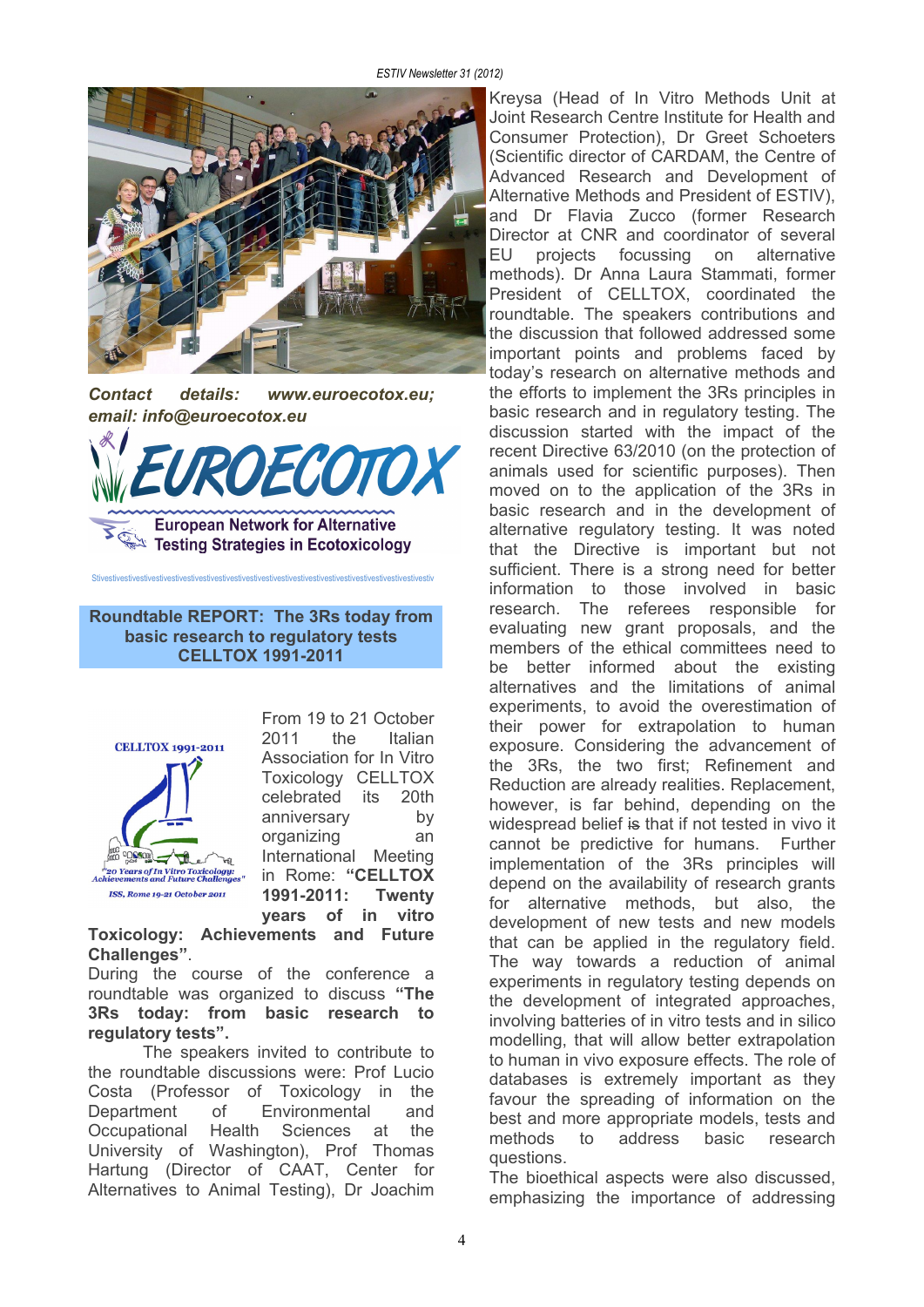the animal welfare issue in basic research and in education, since implementation of the 3Rs needs more than it is written in the new Directive. It was recalled that some EU funded projects on bioethical issues (i.e. Anim.Al.See) resulted in guidelines and recommendations that are now endorsed and adopted by the European Commission.

A general conclusion of the roundtable was that further spreading of information and education on alternative methods and the scientific and ethical issues that accompany them is still one of the major priorities, and meetings like this one organized by CELLTOX fulfil this need. It is also important to expand the 3Rs and reach beyond the field of toxicology, looking for new models and approaches from the life sciences and the clinical fields with an open mind to the integration of these models in the attempt to further reduce animal experiments.

Dr Stammati closed the roundtable recalling the early days of in vitro toxicology research in Italy with the Workshop organized by herself and Dr Zucco in Urbino in 1984, well before the birth of the Italian Association for in vitro Toxicology CELLTOX whose 20th birthday was celebrated in this meeting. This congress and the roundtable demonstrate how far we have gone since those early days and promise a bright future for this field of research and for the advancement of the 3Rs principles in research, education and regulatory testing.

**Yula Sambuy** INRAN -National Research Institute on Food and Nutrition, Rome - Italy sambuy@inran.it

Stivestivestivestivestivestivestivestivestivestivestivestivestivestivestivestivestivestivestivestivestivestiv

#### **SIGNED A COLLABORATION AGREEMENT BETWEEN THE EUROPEAN UNION AND UNIVERSITA' DEGLI STUDI DI MILANO BICOCCA**



The Institute for Health and Consumer Protection of the Joint Research Centre in Ispra (VA), Italy, and the University of Milano Bicocca (UniMIB), Milan, Italy, have recently signed a Collaboration Agreement.

The general objective of this Agreement is to collaborate more effectively in the field "Environmental and Biomedical Sciences". The aim of the Collaboration Agreement is to join forces on a "multiscale characterization of

*in vitro* systems for hazard identification, and environmental system monitoring, to address *in vitro* processes at the following levels:

- Molecular level (gene and protein expression)
- Subcellular level (structural and functional proteins, organelles organization and function)
- Single cell and cell aggregates.

The comparison and correlation of biological data. to identify toxicological mechanisms and pathways will also be addressed.

Several lines of actions will be taken to achieve the objectives of the Collaboration Agreement. In particular:

- Exploring possibilities for joint projects
- Exchange of scientific and technological information
- Carry out joint research projects
- Joint organization of seminars and conferences
- Take part in the execution of on-going programmes, projects, and related activities of mutual interest of the JRC and UniMIB
- Exchange of research personnel, including students (e.g., graduate, post-graduate, PhD, fellowship holder)

Dr. Laura Gribaldo of the Molecular Biology and Genomics Unit will be the coordinator for the JRC and Dr Chiara Urani, Department of Environmental and Territory Sciences will be the coordinator for UniMIB.

# Stivestivestivestivestivestivestivestivestivestivestivestivestivestivestivestivestivestivestivestivestivestiv

## **CAAT-Europe-ecopa cooperation**

At ecopa's (European consensus platform for alternatives) general assembly on November 10 in Madrid, it was officially announced that CAAT-Europe and ecopa will start to collaborate more closely and synergistically than before. As ecopa represents the national platforms for alternatives in 13 European countries and CAAT-Europe acts as a transatlantic communication hub between the USA and Europe, this collaboration will enhance the flow of information, improve communication, and promote a joint effort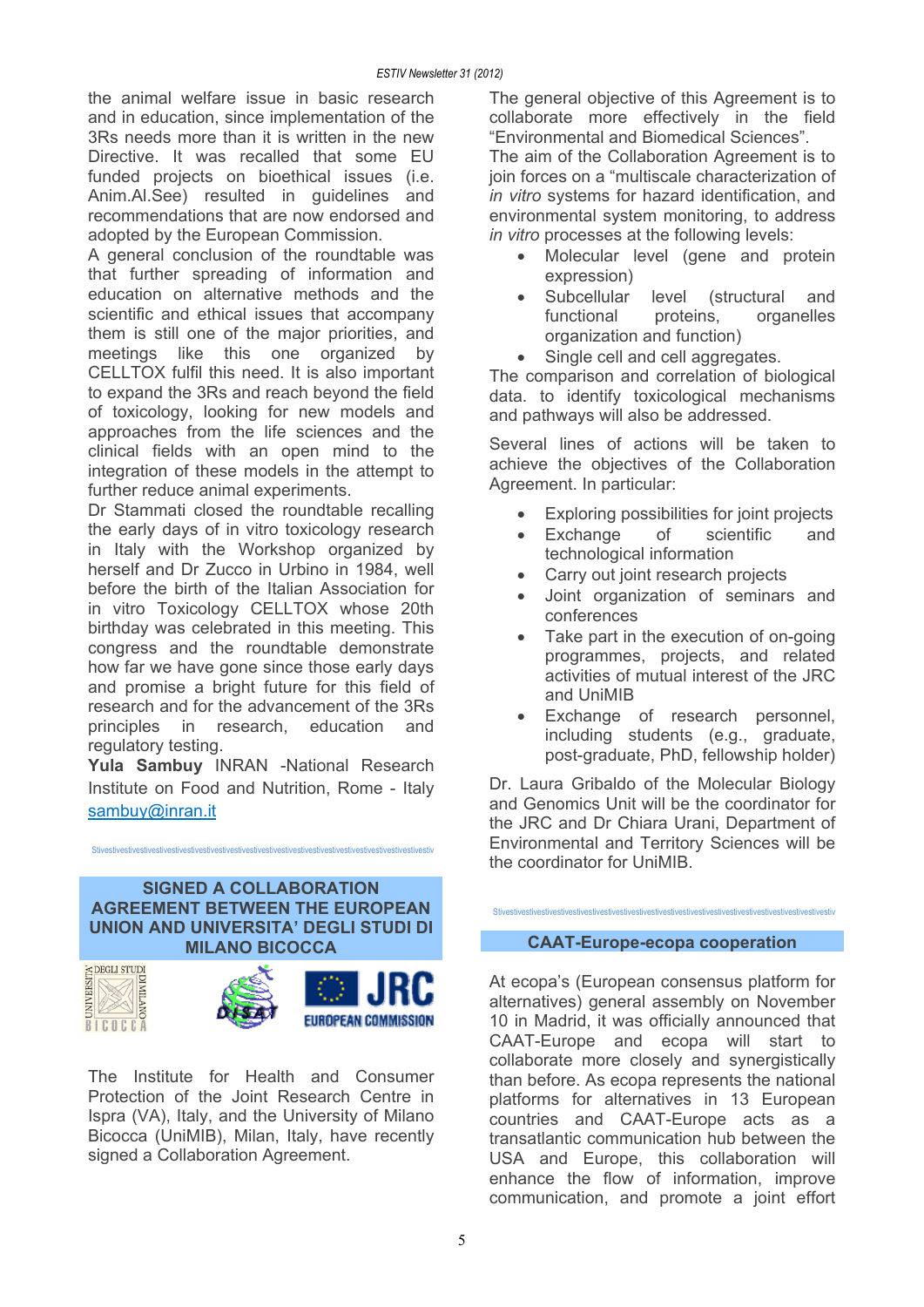that may serve as a role model for other NGO's in this field. The role of CAAT-Europe will be to organize the information flow from the national platforms to the interested public via the ecopa news corner in *ALTEX*. CAAT-Europe will also support the ecopa website and provide internationally relevant news concerning alternatives in testing and research. They will also contribute to the communication and representation to interested parties via the *ecopa Messenger*.

Stivestivestivestivestivestivestivestivestivestivestivestivestivestivestivestivestivestivestivestivestivestiv

**Alternatives in Teaching, Toxicity Testing and Education-**99th Indian Science Congress in Bhubaneswar, India

The 99th Indian Science Congress in Bhubaneswar, on January 6, 2012, hosted a plenary session on "Alternatives in Teaching, Toxicity Testing, and Education". This session was organized by the Mahatma-Gandhi-Doerenkamp Center (MGDC) and supported by the Doerenkap-Zbinden-Foundation. The Science Congress was attended by 19,000 participants and the program included the three Doerenkamp-Zbinden Chairs, i.e. M.A. Akbarsha, M. Leist, and T. Hartung. The International Conference on Alternatives to Animal Use in Research, Education and Toxicity Investigations, in Channai was held in conjunction with the Indian Science Congress on January 4, 2012. The Conference, organized by MGDC and the International Institute of Biotechnology and Toxicology, also included the three Doerenkamp-Zbinden Chairs as speakers.

Thomas Hartung presented at the MGDC, as well as in collaboration with the Humane Society International and the Federation of Indian Animal Protection Organisations (FIAPO) at the Indian Institute of Toxicological Research, Lucknow, and at the National Institute of Nutrition, Hyderabad.

The various initiatives aimed to gather a critical mass in India, to support selforganization and the creation of 3Rs Centers, a consensus platform, and possibly a validation center (such as InCVAM). CAAT has offered further support for such initiatives.

Stivestivestivestivestivestivestivestivestivestivestivestivestivestivestivestivestivestivestivestivestivestiv

# **Meetings calendar**

SOT's 51st Annual Meeting, March 11–15, 2012, at the Moscone Convention Center in San Francisco, California http://www.toxicology.org/ai/meet/am2012/

estivestivestivestivestivestivestivestivestivestivestivestivestivestivestivestivestivestivestivestivestivestiv

INVITROM and Kirkstall Ltd will organize the 2012 Spring Symposium on: Advances in in vitro cell and tissue culture and  $4<sup>th</sup>$  annual quasi vivo user group meeting 22-23 May 2012 Utrecht. The Netherlands

http://www.invitrom.org/kirkstall/kirks.html Contact Conference Technical Chair Dr Kate **Darley** 

Email: kdarley@kirkstall.org

estivestivestivestivestivestivestivestivestivestivestivestivestivestivestivestivestivestivestivestivestivestiv

48<sup>th</sup> Congress of the European Societies of Toxicology **(EUROTOX 2012)** 17-20 June 2012

Stockholm. Sweden www.eurotox2012.se

Eawag, the Swiss Federal Institute of Aquatic Science and Technology, will host the

estivestivestivestivestivestivestivestivestivestivestivestivestivestivestivestivestivestivestivestivestivestiv

*1st European Conference on the Replacement, Reduction and Refinement of animal experiments in Ecotoxicology***,**organized by the European Network for Alternative Testing Strategies in Ecotoxicology – EUROECOTOX (www.euroecotox.eu). Date:  $28<sup>th</sup> - 29<sup>th</sup>$  of June 2012Venue: Eawag, Dübendorf (close to Zürich), SwitzerlandThis conference will focus on the current state and future directions of the implementation and application of the 3Rs, from bench to acceptance, in ecotoxicology. Save the date! Call for abstracts for presentations will be sent out in January 2012

#### **Local organiser:**

Prof. Dr. Kristin Schirmer Head of Department - Environmental Toxicology Eawag, Swiss Federal Institute of Aquatic Science and Technology Überlandstrasse<br>133 P.O. Box 611 8600 Dübendorf 133 P.O. Box 611 Switzerland Phone: +41 (0)44 823 5266 Fax:<br>+41 (0)44 823 53 11 email: +41 (0)44 823 53 11 email: kristin.schirmer@eawag.ch

estivestivestivestivestivestivestivestivestivestivestivestivestivestivestivestivestivestivestivestivestivestiv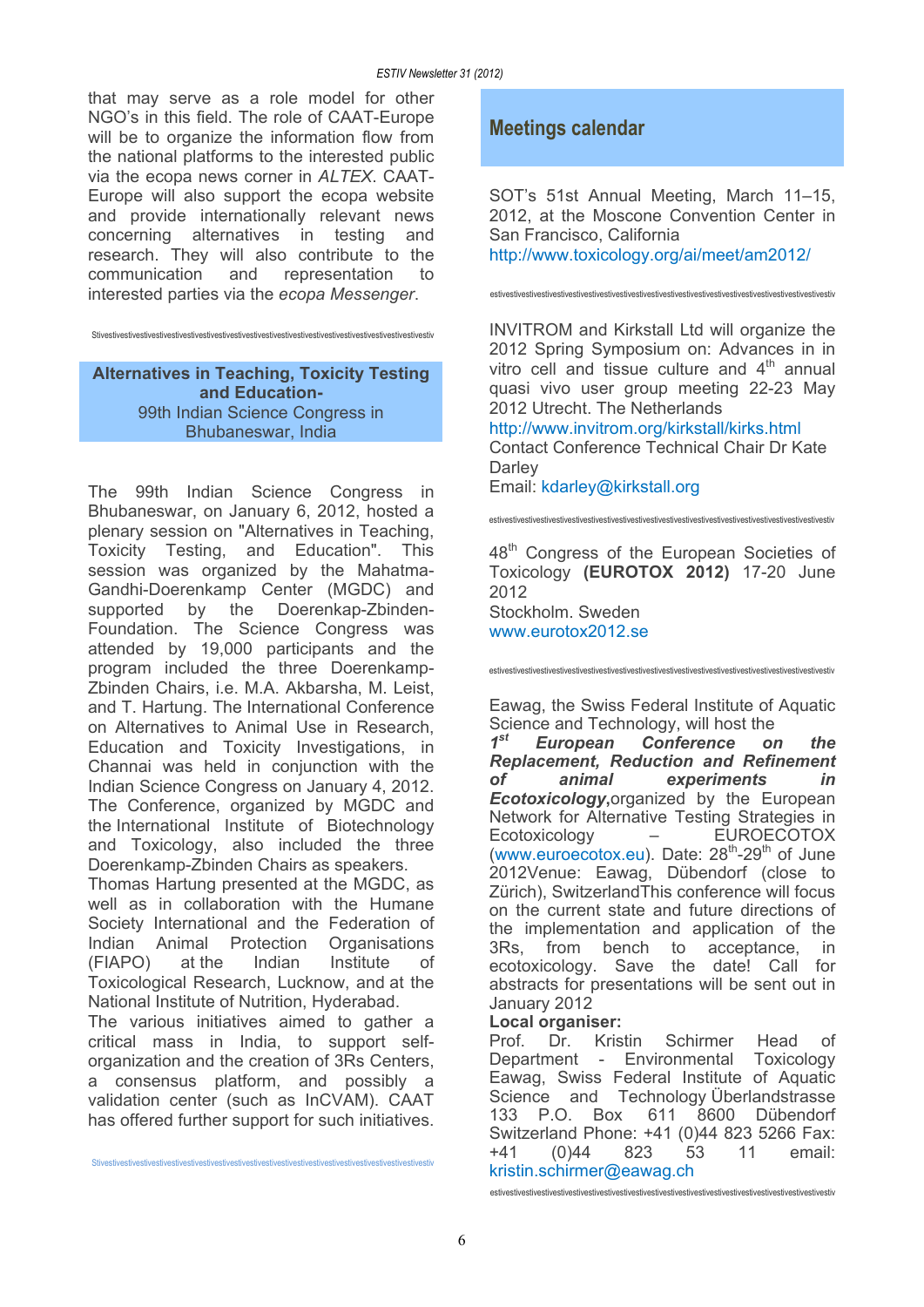

**ESTIV 2012** October 17-20, 2012 Lisbon Portugal http://www.estiv2012.com/

Why should you go on 17-20 October to ESTIV2012 in Lisbon , Portugal?

- Because of the cutting-edge topics
- on non-animal approaches for toxicity testing
- on physiologically relevant biomarkers profiles
- on molecular mechanisms and pathways
- $\triangleright$  to participate in the special student session
- $\triangleright$  to win the student's award for the best poster/oral presentation
- $\triangleright$  to get hands -on experience with computerized in vitro – in vivo extrapolation strategies
- $\triangleright$  to discuss with colleagues
- $\triangleright$  to meet senior scientists in the field
- $\triangleright$  to enjoy the Portugese hospitality and beautiful Lisbon

estivestivestivestivestivestivestivestivestivestivestivestivestivestivestivestivestivestivestivestivestivestiv

The 9th World Congress on Alternatives and Animal Use in the Life Sciences 24-28 August 2014, Prague, Czech Republic www.wc9prague.org

Stivestivestivestivestivestivestivestivestivestivestivestivestivestivestivestivestivestivestivestivestivestiv

# **Workshops**

**CAAT-Europe Workshop on "Quality standards for publications dealing with invitro systems"** *Monday, March 12, 2012, 5:00-9:00 PM, at the Marriott Hotel in San Francisco* CAAT-Europe will host a workshop on "Quality standards for publications dealing with in-vitro systems." The quality of the data presentation in scientific publications is of critical concern in the scientific world. For animal experiments in general, the ARRIVE guidelines have been worked out for minimum publication standards, and the specific problem of underpowered studies has been discussed. For *in vitro* models, recommendations are available for good cell culture practice and for system validation (OECD GD34). This workshop aims to produce a comprehensive set of guidelines that should help authors, referees, and editors dealing with data gathered with *in vitro* systems. Recommendations will be made for points to consider with respect to statistical planning and presentation of data on alternative methods in the field of toxicology. Participation is by invitation.

Contact:

Mardas Daneshian (Mardas.Daneshian@unikonstanz.de)

Estivestivestivestivestivestivestivestivestivestivestivestivestivestivestivestivestivestivestivestivestivestiv

**FDA Workshop on in vivo & in vitro Reproand Developmental Tox. 16 April 2012** On April 16, 2012, the US Food and Drug Administration will sponsor a 1-day Workshop on "Reproductive and Development Toxicology Testing - From In Vivo to In Vitro" at the White Oak Campus of the US Food and Drug Administration in Silver Spring, MD.

Stivestivestivestivestivestivestivestivestivestivestivestivestivestivestivestivestivestivestivestivestivestiv

## **Recent publications of ESTIV members**

Gulden, M, Jess, A, Kamman J, Maser E, Seibert, H (2010) Cytotoxic potency of  $H_2O_2$ in cell cultures: impact of cell concentration and exposure time. Free Radic Biol Med 49, 1298-1305

Pöltl D, Schildknecht S, Karreman C, Leist M (2011) Uncoupling of ATP-depletion and cell death in human dopaminergic neurons. NeuroToxicology. *in press*

 Procaccianti C, Stefanini FM, Urani C (2011)The Cell Transformation Assay: Toward a Statistical Classification of Mixed and Intermediate Foci Images. ATLA 39, 23- 36.

Scholz, D., Pöltl D, Genewsky A, Weng M, Waldmann T, Schildknecht S and Leist M (2011) Rapid, complete and large-scale generation of post-mitotic neurons from the human LUHMES cell line. J Neurochem 119(5), 957-971

Seibert, H, Maser, E, Schweda, K, Seibert, S, Gulden, M (2011) Cytoprotective activity against peroxide-induced oxidative damage and cytotoxicity of flavonoids in C6 rat glioma cells. Food and Chem Toxicol 49, 2398 – 2407

Estivestivestivestivestivestivestivestivestivestivestivestivestivestivestivestivestivestivestivestivestivestiv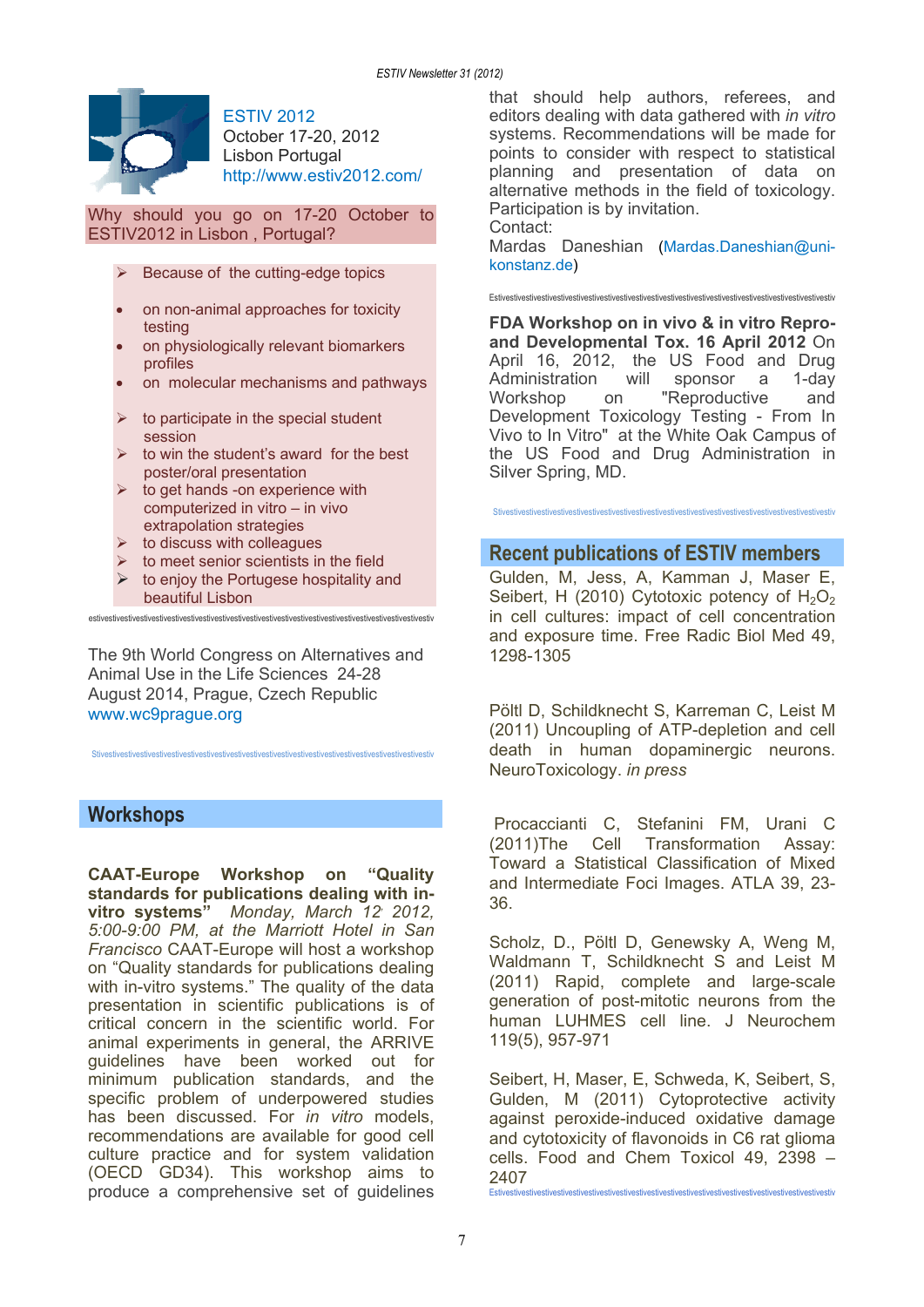# **Toxicology** *in Vitro*



*Official Journal of the European Society of Toxicology in Vitro* 

*Editors: Daniel Acosta, Bas J. Blaauboer, Daniel Dietrich* 

Estivestivestivestivestivestivestivestivestivestivestivestivestivestivestivestivestivestivestivestivestivestiv

## **ESTIV membership fee**

#### **Membership fee**

The membership for an individual member for 2011 is  $\epsilon$ 30,00. If you are also a member of one of the affiliated societies (CellTOX, SSCT, INVITROM, IVTS), the membership amount to  $\in$  18,00.

#### **Method of Payment**

Bank Transfer RABOBANK, IBAN #: NL20 RABO 0101 4857 51 BIC: RABONL2U Attention of: ESTIV Polderkade 1, NL-5345 RR Oss, The Netherlands Due to the high costs of applying for and cashing EuroCheques, please do not use this means of payment.

It is also possible to pay the membership fees by our convenient and secure online credit card payment services (PayPal), To use these services, please visit the ESTIV website at www.estiv.org

estivestivestivestivestivestivestivestivestivestivestivestivestivestivestivestivestivestivestivestivestivestiv

#### **Sjeng Horbach**

# **ESTIV e-mail list**

ESTIV has an e-mail list, which has the potential to be a very valuable resource. There are many types of questions that you could pose to the list, whether you are a junior or a senior scientist. To send a message to all ESTIV members on the list (presently more than 200 colleagues), simply address your e-mail to estiv@freelists.org

Please do not be concerned about security. This is a "closed" list, which means the "list-owner" (Jan van der Valk) is able to select who is allowed to join. Only ESTIV members could receive the message. The ESTIV secretary advises the "list-owner" of eligible members. If you have never received a message from the ESTIV list, it is because you have not informed us of your e-mail address. Please correct this immediately by sending a message to me at j.b.f.vandervalk@uu.nl, and your name will be added.

**Jan van der Valk** 

**ESTIV Corporate member**



Estivestivestivestivestivestivestivestivestivestivestivestivestivestivestivestivestivestivestivestivestivestiv

The Centre for Advanced Research & Development on Alternative Methods (CARDAM) devotes itself to replace and reduce the use of animals in safety testing, maintaining a high quality safety assessment. http://www.cardam.eu/CARDAM



Rethink Tomorrow

Novozymes is a world leader in bio-innovations. Together with customers across a broad array of industries, Novozymes creates industrial bio-solutions, which both improves our customers' business and the use of the planet's resources

http://www.novozymes.com/en



Epithelix proposes innovative *in vitro* solutions for respiratory diseases and chemical testing. It provides reconstituted human *in vitro* tissues with long shelf-life and associated services for research laboratory, personal care, chemical and pharmaceutical industry.

http://www.epithelix.com/index.php?lang=en



 Thor is a multinational manufacturer and distributor of biocides, flame retardants, personal care ingredients and other speciality chemicals.

http://www.thor.com/